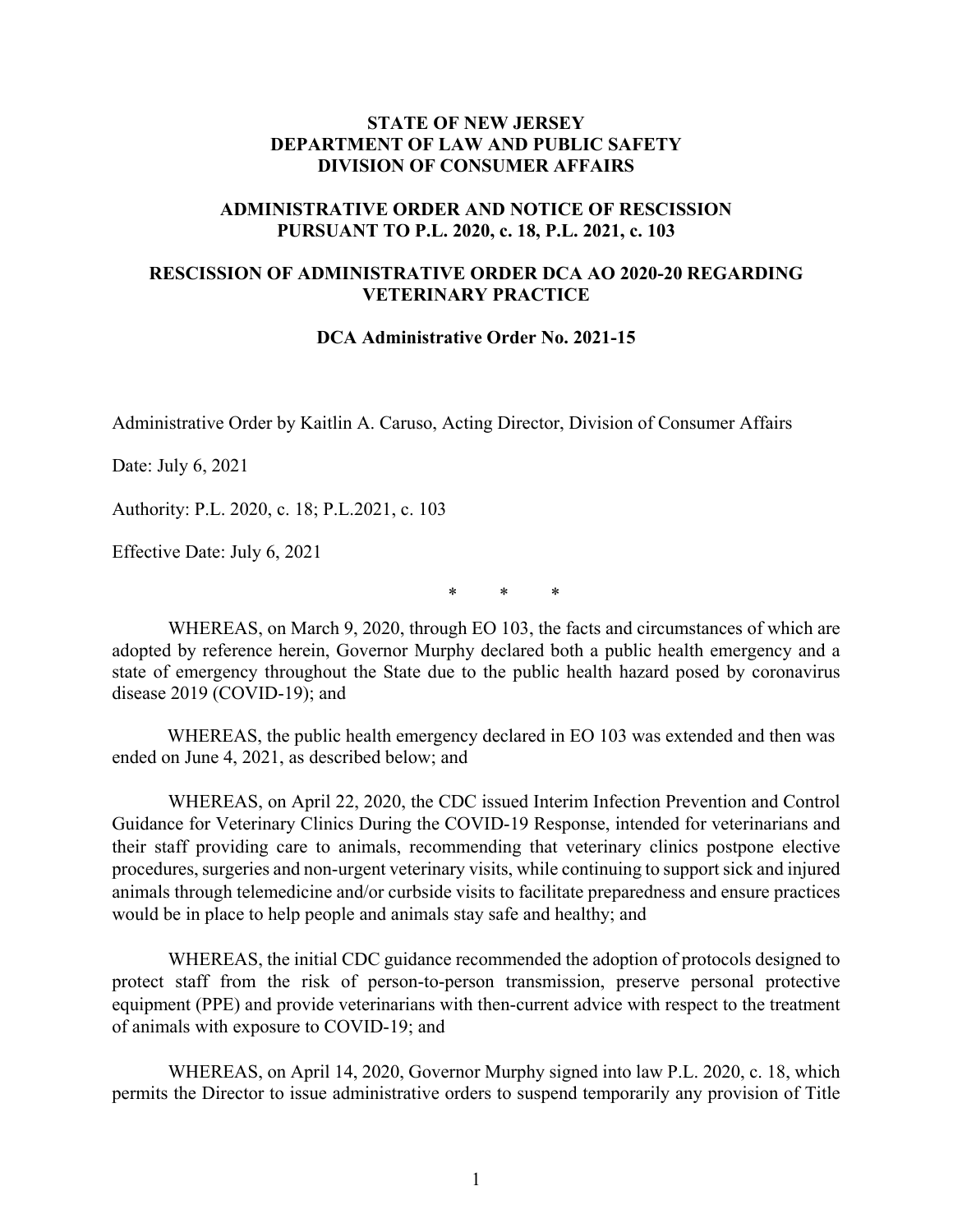45 of the Revised Statutes or suspend or modify temporarily any rule adopted pursuant to such authority or to adopt temporarily any rule relating to the practice of any profession licensed by a board in the Division, upon concurrence by the Attorney General, after determining that such order is necessary to promote the public welfare and further such other purposes of the state of emergency or public health emergency declared in EO 103; and

WHEREAS, on June 18, 2020, then-Acting Director Paul R. Rodríguez issued DCA-AO-2020-10, to promote the public health, safety and welfare by taking action to establish standards for the safe operation of veterinary offices, in the continued effort to mitigate the spread of COVID-19 by minimizing person-to-person interaction, limiting unnecessary exposure to COVID-19 for veterinarians and their staff, and ensuring that animals have access to meet all of their health care needs; and

WHEREAS, the CDC has repeatedly issued revisions to the Interim Infection Prevention and Control Guidance for Veterinary Clinics During the COVID-19 Response, including in May, June, and August, 2020, updating and clarifying recommendations for PPE use, case management, and isolation guidelines; and

WHEREAS, on November 2, 2020, then-Acting Director Paul R. Rodríguez issued DCA-AO-2020-20, which superseded DCA-AO-2020-10 and relaxed certain restrictions on clients accompanying pets that receive veterinary care, among other things; and

WHEREAS, on May 24, 2021, through Executive Order No. 242, the facts and circumstances of which are adopted by reference herein, in recognition of the progress made throughout the State in the response to the COVID-19 pandemic, Governor Murphy eliminated, as of May 28, 2021, all requirements to wear masks and engage in social distancing in various indoor settings, except that the affected businesses remain subject to orders and guidance, including from the Division, as may be updated in accordance with that Order; and

WHEREAS, on June 4, 2021, through Executive Order No. 244, the facts and circumstances of which are adopted by reference herein, Governor Murphy terminated the public health emergency declared in EO 103, as extended, and signed into law P.L. 2021, c. 103, which authorized the head of any State agency to modify administrative orders entered while the public health emergency was in place; and

WHEREAS, in recognition of the substantial decrease in the number of new COVID-19 infections, it is appropriate to rescind DCA AO 2020-20; and

WHEREAS, the Division will issue guidance, contemporaneous with this Order, to continue supporting best safety and infection control practices in light of the ongoing challenge of COVID-19;

**NOW, THEREFORE**, I, Kaitlin A. Caruso, Acting Director of the Division of Consumer Affairs, by virtue of the authority vested in me by the statutes of this State, and upon concurrence by the Attorney General, having determined that Administrative Order 2020-20 is